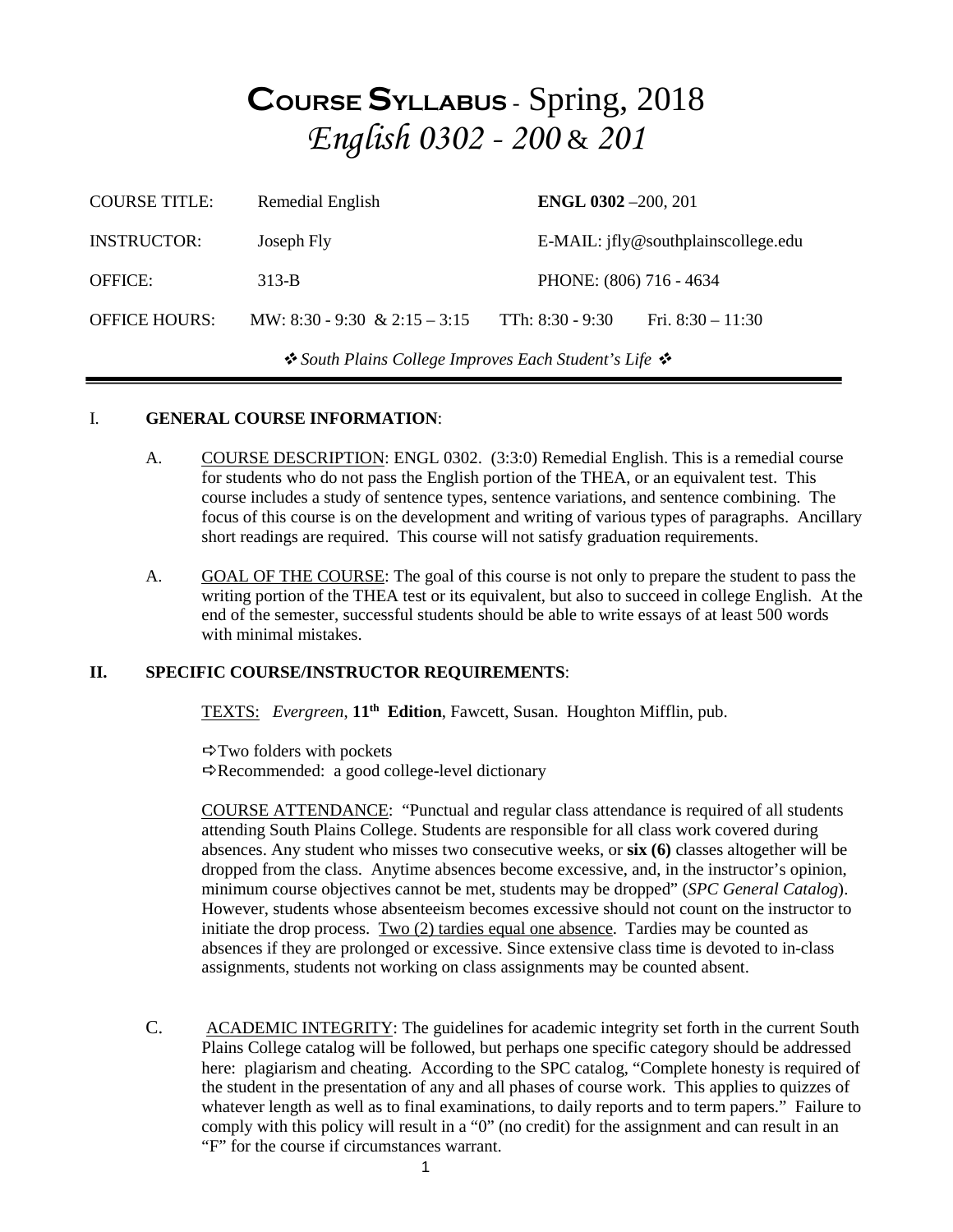D. GRADING POLICY: Final course grades will be calculated using the following percentages:

|    |                       | • 5 Papers @ 10% each      | 50%          |
|----|-----------------------|----------------------------|--------------|
|    |                       | • 10 Daily grades @1% each | 10%          |
|    |                       | • The Midterm              | 10%          |
|    | • Semester portfolio  |                            | 10%          |
|    |                       | • Final Exam               | 20%          |
| E. | <b>GRADING SCALE:</b> | $100-90=A$                 | Superior     |
|    |                       | $89 - 80 = B$              | Good         |
|    |                       | $79 - 70 = C$              | Average      |
|    |                       | $69-60=D$                  | Poor         |
|    |                       | below $60 = F$             | Unacceptable |

progress/repeat = PR (The PR grade will reflect satisfactory attendance, class participation, attitude, and effort throughout the semester. Effort in the class is considered to be completion of each assignment and documented use of on-going assistance from the instructor and the Student Assistance Center. Absences cannot exceed the equivalent of one week of class.)

F. COURSE POLICY ON LATE WORK: All writing assignments must be completed and turned in no later than the assigned due date. **Late work is not accepted**. \* (LWINA) Daily grades cannot be made up.

Out of class assignments must be submitted on or before the due date.

#### G. STUDENT RESPONSIBILITIES

- **1.** Attend class and be aware of announcements made in class.
- **2.** Inform instructor of late arrival immediately after class.
- **3.** Complete homework early enough to seek help if needed.
- **4.** Be familiar with information in the syllabus, especially attendance, grading, and test policies.
- **5.** Keep all electronic devices in mute or off mode and out of sight.
	- TEXTING DURING CLASS IS ESPECIALLY PROHIBITED*.*
- **6.** Check your college email account every day

**7.** Treat others in the class with the same respect you expect to be treated with. Conduct yourself in a professional manner at all times. Students who disrupt the learning environment will be asked the leave the class, and / or dropped from the course.

**8.** All written assignments must clearly follow the assigned topic.

H. ADA STATEMENT: "Any student who may need classroom accommodations is strongly encouraged to schedule an intake interview with the special services department before enrolling in this class or prior to the add/drop date for this semester. Students with disabilities, who wish to request accommodations in this class should notify the Special Services Office early in the semester so that the appropriate arrangements may be made. In accordance with federal law, a student requesting accommodations must provide acceptable documentation of his/her disability to the Coordinator of Special Services." For more information, visit the Special Services Office in Building 8, or call 885-3048 ext. 4675.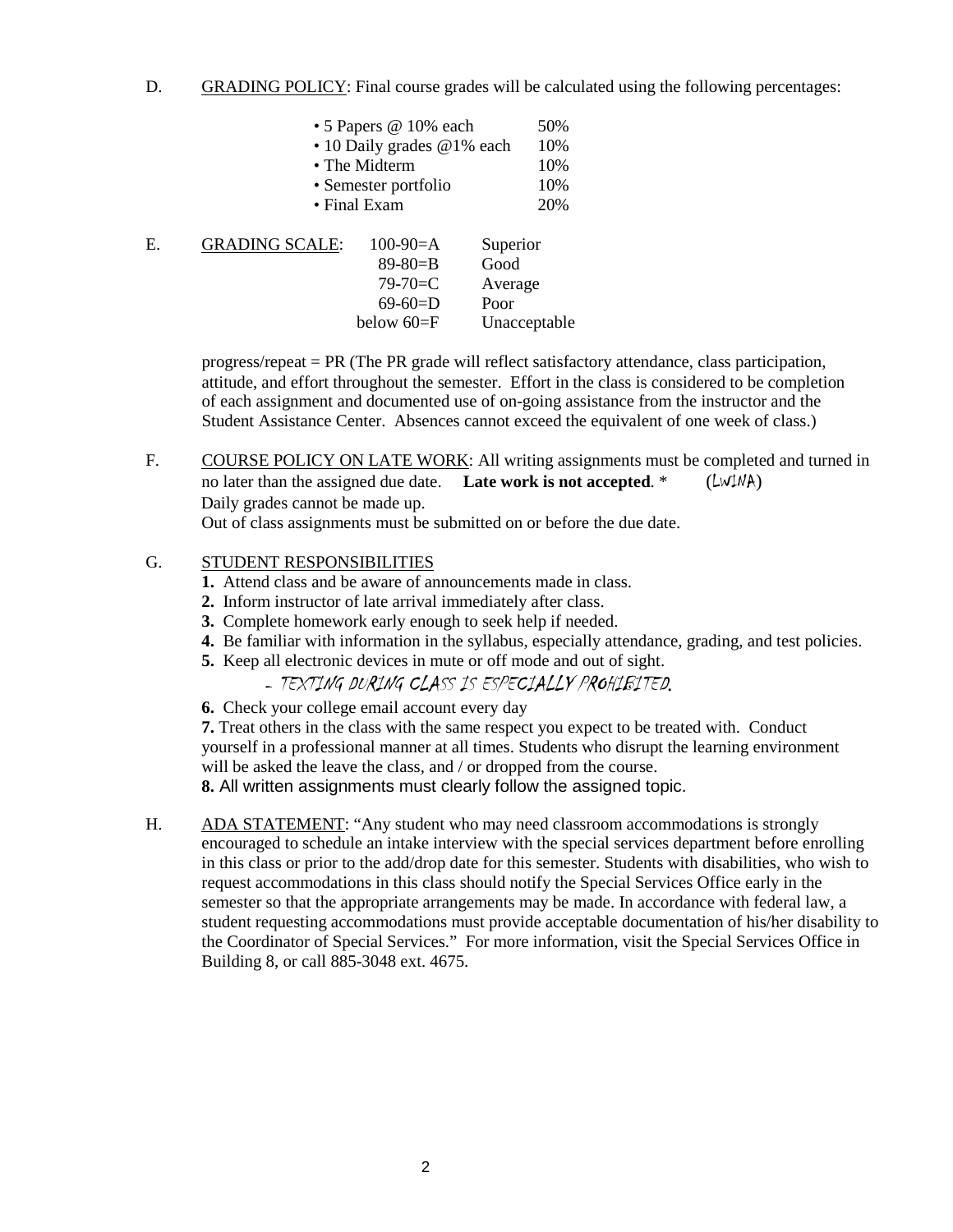# *ENGL 0302-200 & 201* **CALENDAR**

| DATE                      | <b>ASSIGNMENT</b>                                                                                                                                        | <b>PAGES</b>               |
|---------------------------|----------------------------------------------------------------------------------------------------------------------------------------------------------|----------------------------|
| Wed. Jan. 16th            | Introduction to the course<br>Syllabus overview<br>The Essay Format<br><b>College Composition Terms</b>                                                  | ppt                        |
| Mon. Jan. $22nd$          | Syllabus quiz<br>Textbook preview<br><b>Reading Strategies for Writers</b><br>The Writing Process                                                        | 595-602<br>ppt             |
| Wed. Jan. 24th            | <b>Exploring The Writing Process</b><br>Chapter 1<br>Chapter 2<br>Pre-writing to Generate Ideas<br><b>Punctuating Titles</b>                             | $2 - 7$<br>$9 - 17$<br>ppt |
| Mon. Jan. 29th            | Narration<br>Chapter 6<br><b>Narration Assignment</b><br>Topic Sentence Exercise                                                                         | 85-94                      |
| Wed. Jan. 31st            | In-class writing assignment<br>Chapter 4<br>Coherence<br>"The Open Window" by Saki                                                                       | 47-72<br>Internet          |
| Mon. Feb. 5th             | Chapter 3<br>Paragraphs<br>Topic Sentence Exercise<br>"Mandatory Student Volunteerism"                                                                   | 21-46<br>644-647           |
| Wed. Feb. 7 <sup>th</sup> | <b>Commonly Confused Words</b><br>Slang, Jargon & Clichés<br>"Good Grammar Gets the Girl"<br>Illustration<br>Chapter 5<br><b>Narration Paragraph Due</b> | ppt<br>627-630<br>75-85    |
| Mon. Feb. 12th            | Chapter 7<br>Description<br>Chapter 9<br>Definition<br>Description assignment<br>Proofreading practice                                                   | 95-104<br>115-126          |
| Wed. Feb. 14th            | <b>In-Class Writing Assignment</b><br>"What Your Supermarket Knows About You"                                                                            | 599-600                    |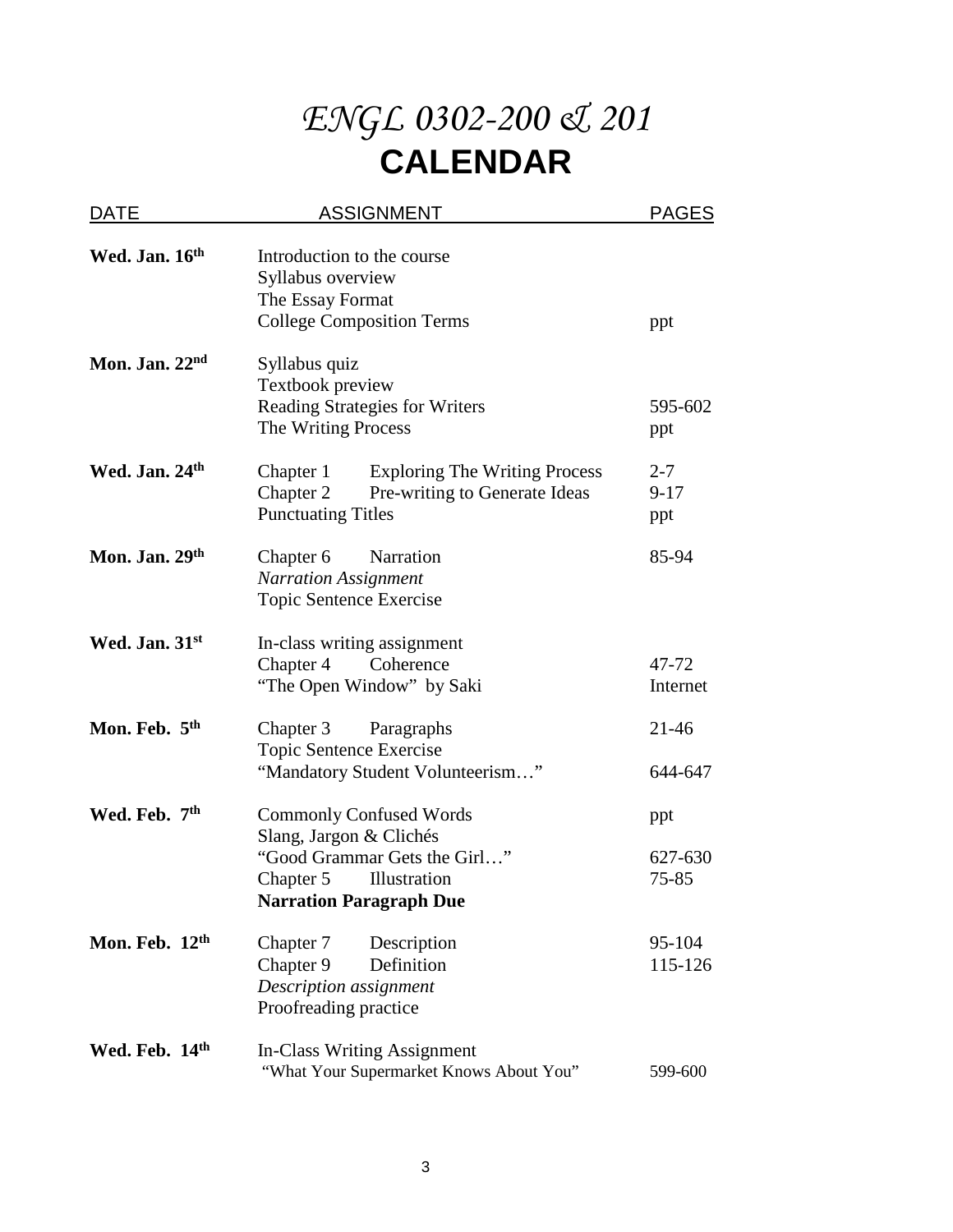| Mon. Feb. 19th                          | Chapter 12 Cause and Effect<br>Topic sentence exercise<br>Proofreading practice                                                                            | 153-161                              |
|-----------------------------------------|------------------------------------------------------------------------------------------------------------------------------------------------------------|--------------------------------------|
|                                         | "Generation Z"                                                                                                                                             | 622-626                              |
| Wed. Feb. 21st                          | In-class writing assignment<br>Chapter 11 Classification<br>"A Risk-Free Life"<br><b>Description Paragraph due</b>                                         | 143-151<br>639-641                   |
| Mon. Feb. 26th                          | Chapter 8<br>Process<br>Process paragraph assignment sheet<br>"How to Make a No. 1 App"<br>CASQ                                                            | 105-114<br>608-611<br>ppt            |
| Wed. Feb. 28th                          | Chapter 32<br><b>Nouns</b><br>$C / C$ assignment review<br>Ch. 27 Subordination & Coordination<br>College Skills—Middle of the semester                    | 491-498<br>419-435 & ppt<br>ppt      |
| Mon. March 5 <sup>th</sup>              | Chapter 29 Present Tense<br>Chapter 30 Past Tense<br>"When Greed Gives Way to Giving"<br><b>Process Paragraph Due</b>                                      | 455-466<br>467-476<br>620-622        |
| Wed. March 7 <sup>th</sup>              | How to average grades<br>The Mid-term Exam                                                                                                                 |                                      |
| March $12^{\text{th}} - 18^{\text{th}}$ | <b>Spring Break! No classes</b>                                                                                                                            |                                      |
| Mon. March 19th                         | Chapter 10 Comparison & Contrast<br>$C/C$ Essay Assignment<br>"Robots Will Steal Our Jobs"<br>Chapter 31<br>The Past Participle                            | 127-142<br>655-658<br>477-490        |
| Wed. March 21st                         | Writing an Essay<br>Chapter 14<br>Chapter 15<br>Intro, Conclusion, Title<br>Types of Introductions<br><b>Common Thesis Errors</b>                          | 183-213<br>215-222<br>ppt<br>ppt     |
| Mon. March 26th                         | Chapter 26<br>The Simple Sentence<br>Chapter 23<br>Language Awareness<br>"Driving While Stupid"<br><b>Commonly Confused Words</b><br>Proofreading practice | 411-417<br>377-392<br>617-619<br>ppt |
| Wed. March 28th                         | In-class writing assignment<br>Chapter 21<br>Consistency<br><b>Comparison / Contrast Essay Due</b>                                                         | 333-349                              |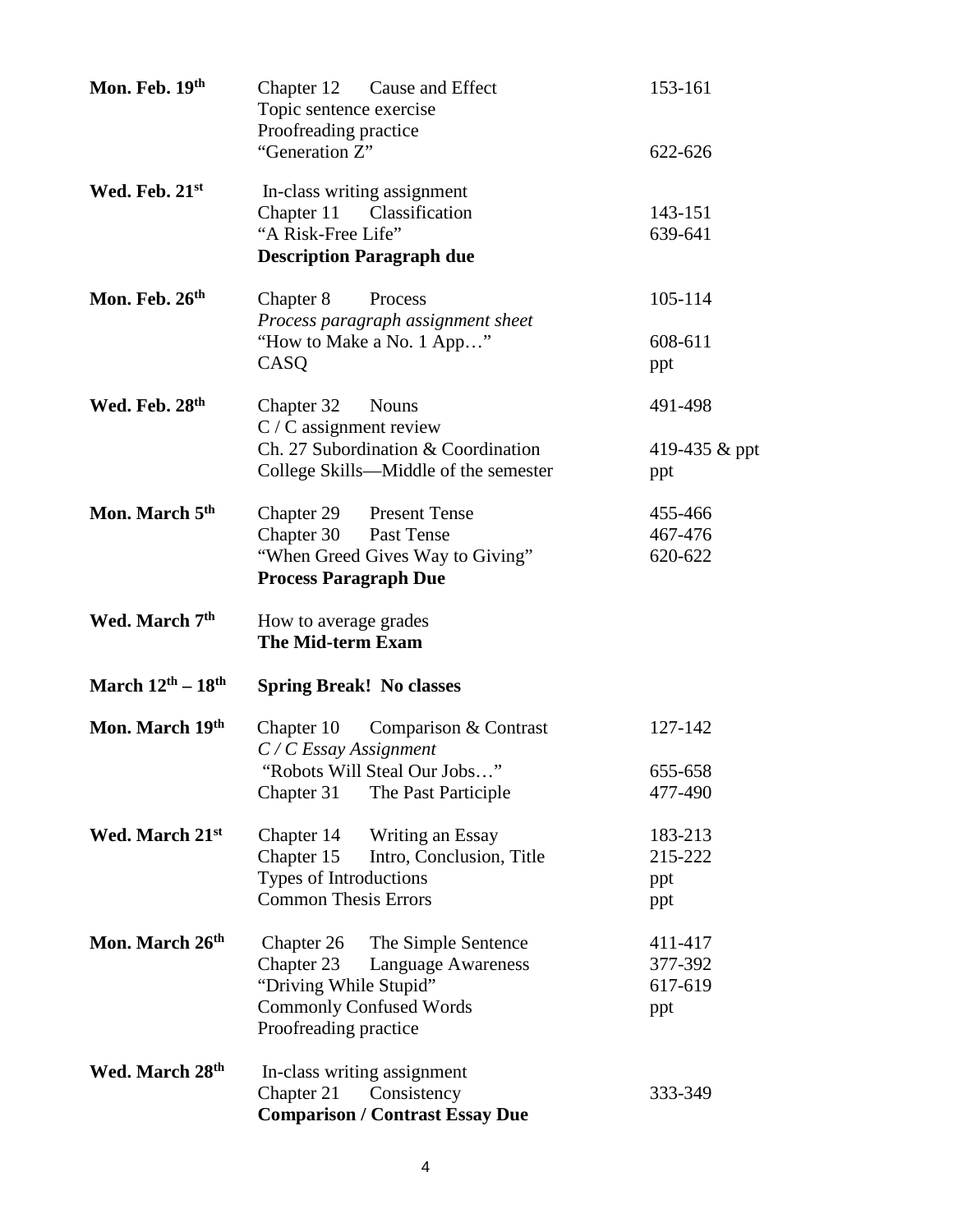| Mon. April 2 <sup>nd</sup>           | <b>Easter Holiday – no classes</b>                                                                                 |                               |
|--------------------------------------|--------------------------------------------------------------------------------------------------------------------|-------------------------------|
| Wed. April 4 <sup>th</sup>           | In-class writing assignment<br>Persuasion<br>Chapter 13<br><b>Persuasion Essay Assignment Sheet</b>                |                               |
| Mon. April 9th                       | Persuasive writing<br><b>Persuasion Essay Assignment</b><br><b>Types of Fallacies</b>                              | ppt                           |
| Wed. April 11 <sup>th</sup>          | Chapter 20 Writing Under Pressure<br>Chapter 33<br>Pronouns<br>Proofreading practice<br>Portfolio Assignment Sheet | 317-327<br>499-512            |
| Mon. April 16th                      | <b>Chapter 28 Avoiding Sentence Errors</b><br>College Skills<br>"On the Rez"                                       | 437-453<br>630-633            |
| Wed. April 18th                      | Chapter 16 Types of Essays<br>Types of Essays<br>Chapter 17<br>"Americans are having Dogs"                         | 223-252<br>253-278<br>624-626 |
| Mon. April 23rd                      | Chapter 25 Proofread / Personal Error Patterns<br>"The Case for Torture"<br><b>Persuasion Essay Due</b>            | 405-409<br>641-644            |
| Wed. April 25 <sup>th</sup>          | Chapter 33<br>Pronouns<br>Prepositions<br>Chapter 34                                                               | 499-512<br>513-520            |
| Mon. April 30th                      | <b>Portfolios Due</b><br><b>College Skills</b>                                                                     |                               |
| Wed. May 2nd                         | English 1301 preview<br>Review for the Final Exam                                                                  |                               |
| May $7^{\text{th}} - 10^{\text{th}}$ | <b>FINAL EXAMS</b><br>$(time$ TBA)                                                                                 |                               |